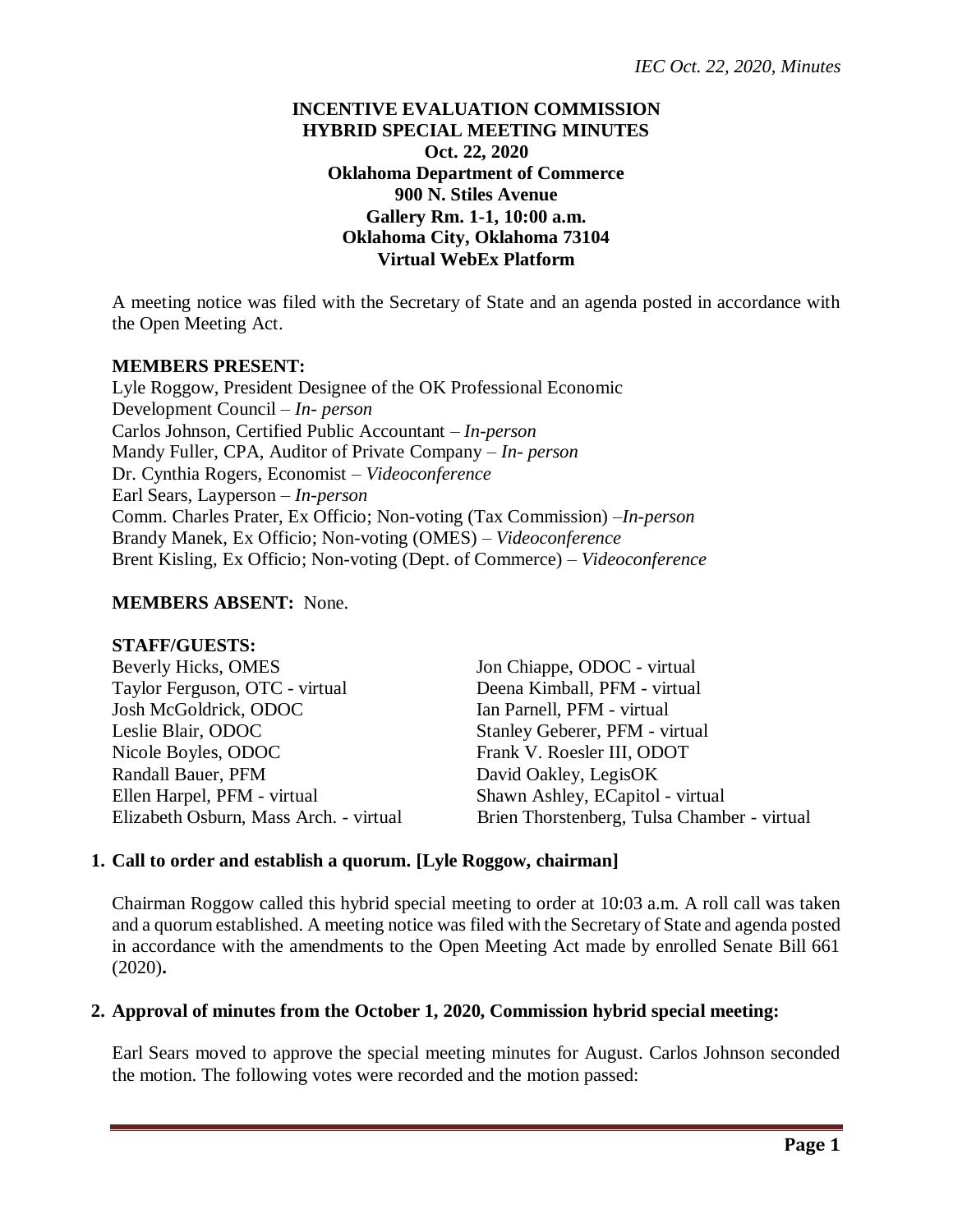Mr. Johnson, aye; Ms. Fuller, abstain; Dr. Rogers, aye; Mr. Roggow, aye; Mr. Sears, aye.

## **3. Discussion and public comment on Year Five, 2020, Incentive Evaluations:**

**Five Year Ad Valorem Tax Exemption** [*Retain with modifications: - Establish more targeted program requirements (wages, specific industries); - Increase notice and reporting requirements; Consider methods to increase local financial involvement.*] There were no public comments virtual or in-person.

**Tax Credit for Electricity Generated by Zero Emissions Facilities** [*Retain the existing sunset.*] There were no public comments virtual or in-person.

**Aerospace Employer and Employee Tax Credits** [*Retain*: - *The State should consider changes to the accreditation requirements; - There are also reporting requirement changes that would enhance the information available for evaluation.*]

Victor Bird, Oklahoma Aeronautics Commission (OAC)

Mr. Bird, Director of the Oklahoma Aeronautics Commission provided the following comments regarding IEC Draft reports addressing the Aerospace Employer and Employee Tax Credits:

Aerospace Employer and Employee Tax Credits Evaluation

At the outset I must note that this draft report is very good, particularly the information regarding the economic impact of these tax credits. I do not believe in the 12-year history of these tax credits (with a brief 6-month hiatus when the Legislature suspended them in the 2010 legislative session) that I have seen a better, more thorough analysis of the economic impact of these tax credits.

As the report points out on p. 4, there was a critical shortage of engineers in the aerospace industry in the early part of the 21st century that drove the introduction of the legislation in 2007. The industry must have adequate engineering talent in order to thrive. Whether it's the pressurized cabin, the jet engine, winglets, or the Apollo Space Program, those things do not happen without engineers. The purposes of the legislation were to encourage more engineers, in and out of the state, to go to work for an aerospace employer in Oklahoma, and to encourage aerospace employers to hire more engineers in Oklahoma. Both purposes have been well served by the legislation.

All I have are actually points of clarification with respect to the legislation. I wrote the original legislation, and the Aeronautics Commission championed their passage in the 2008 session. The credits were originally introduced in the 2007 session and were popularly known as the Engineer Workforce Bill for Aerospace. They are more widely known now as the Engineer Tax Credits for Aerospace.

P. 4: In footnote 1 you note that the credit for tuition reimbursement for aerospace employers is not in use. That is correct; it has been rarely used. I blame that more on the fact that neither the Aeronautics Commission nor the Commerce Department has publicized or explained this credit enough. I am aware of companies that do pay for or reimburse an engineer's education, but they do not claim this credit.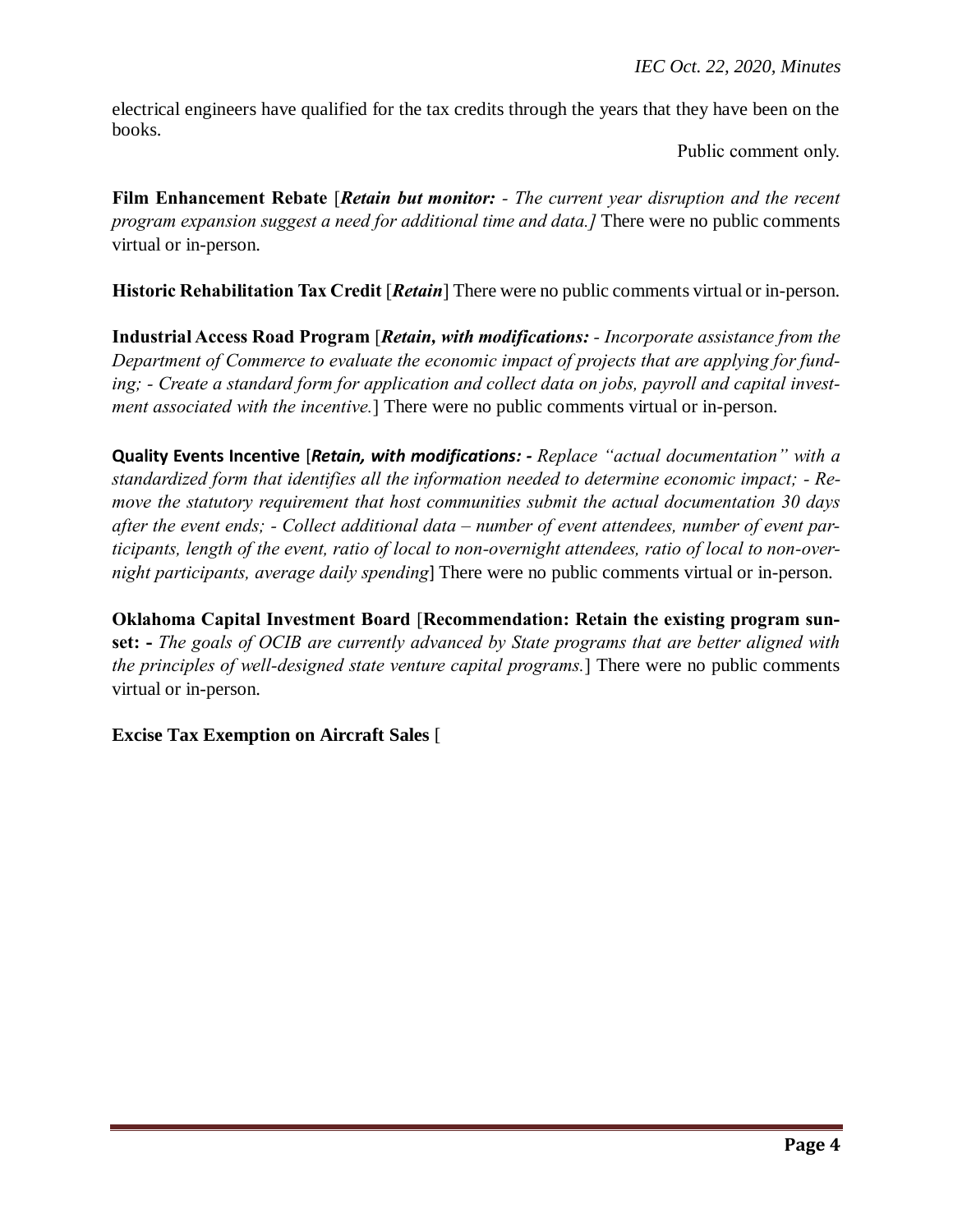The aircraft excise tax is, on average, responsible for 90% of the funding to the Aeronautics Commission, which then invests, on average, 83% of its revenue into aviation infrastructure across the state. Between 2001 and 2015, the Aeronautics Commission received 100% of the aircraft excise tax collected. Starting in FY 2016, a \$4.5 million cap was placed upon the amount or revenue from this tax that went to Aeronautics. While the amount of money that has gone to the general fund, a little over \$1.1 million, is not much from the perspective of the overall state budget, to the Oklahoma Airport System (OAS) that is significant as this amount would pay for a major runway rehabilitation, several terminal grants (\$500,000 each as part of the Aeronautics Terminal Grant Program), several airport lighting systems, etc. \$1.2 million will actually pay for a lot in the airport world, particularly general aviation airports that are in almost every county in the state. The cap contradicts the implied trust fund agreement (similar to that at the federal level) existing between aircraft owners, the users of the OAS, and the State of Oklahoma.

As stated in your report, on p. 6, the exemptions to the aircraft excise tax need to be examined to determine if they have an explicit policy goal and make sense. They also need to be examined to make sure that the OTC has the tools to ensure the exemptions are administered with accountability and integrity. House Bill 2253, as noted in your report on p. 16 of your report, is an example of making sure OTC has the tools needed to ensure accountability in administering these tax credits.

HB 2253 was the culmination of a 15-year effort by the Aeronautics Commission to have accountability in the administration of the exemption addressed in HB 2253, commonly referred to as the "charter exemption." The first time the IEC addressed this particular exemption and pointed out this problem helped Aeronautics in its advocacy of HB 2253. Of the 26 states that provide a charter exemption to the payment of an aircraft excise or sales tax (24 states do not allow such an exemption), Oklahoma was the only one that had no requirement that the exempted aircraft actually be used for charter operations. In other words, in Oklahoma it was enough that you simply quacked like a duck, you did not need to walk like one. All other states required that at least 50% of the aircraft's operations be charter in order to receive the exemption (Kentucky requires exclusive charter use, and Maine requires exclusive for the first two years and 80% charter operations thereafter). Incredibly, we simply had no requirement that the aircraft actually be used for charter operations. HB 2253 changed that, and now 50% of the exempted aircraft's operations have to be charter. Over the last several years, this requirement has probably been the major reason the amount of revenue lost through these exemptions has declined.

All these exemptions need to be examined as recommended in your report. The OTC must be given more tools to ensure accountability in the administration of these exemptions. Another specific exemption that begs for examination is the exemption for aircraft owned by dealers noted in p. 15 of your report. The critical issue with respect to this particular exemption is the definition of *aircraft dealer* in the Oklahoma Statutes. The definition is very loose as certain requirements (e.g., selling 3 aircraft within 18 months) that ensured more accountability were removed in approximately 2004 to provide some relief to dealers that had been negatively impacted by the 2003 recession. As recent as a year ago, I discussed the restoration of these requirements to ensure more accountability with respect to the dealer exemption with the OTC. At that time it appeared that the OTC wanted to do just that. The requirements need to be restored.